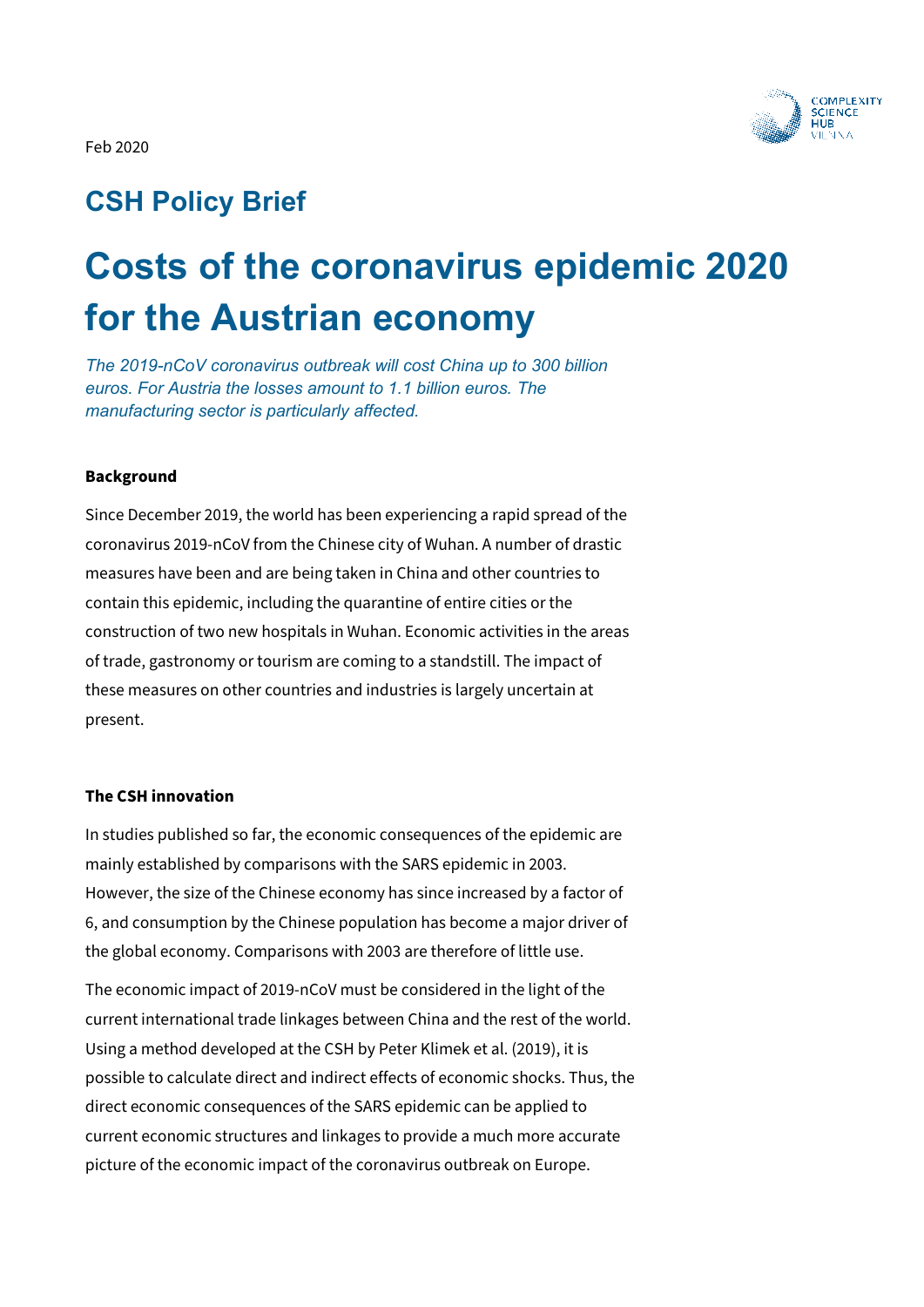#### **Results in detail**

As a result of reductions in Chinese trade and tourism, Austria will suffer significant declines in demand. The CSH model calculates that China's trade and tourism will decline by about 90 billion euros. Due to interdependencies with other sectors, the losses will increase to about 300 billion euros (approx. 2.5 per cent of Chinese GDP).

International trade links will lead to losses for Austria of about 1.1 billion euros, especially in the manufacturing sectors. Companies producing electronic and optical products, machines and machine parts, motor vehicles and motor vehicle parts will have to prepare for declines.

# **Conclusion of the CSH**

The results of the CSH model show that Austria can expect a significant drop in exports, if no countermeasures are taken.

# *CSH scientists: Tobias Reisch, Peter Klimek, Stefan Thurner*

*Lit.: P. Klimek, S. Poledna, S. Thurner, Quantifying economic resilience from input– output susceptibility to improve predictions of economic growth and recovery. Nature communications, 10 (1) (2019) 1–9*

# About the CSH

The Complexity Science Hub Vienna was founded with the aim of using Big Data for the benefit of society.

Among other things, the CSH systematically and strategically prepares large data sets so that they can be used in agent-based models. These simulations allow the effects of decisions in complex situations to be tested in advance and systematically assessed. Thus, the CSH provides fact-based foundations for an evidence-based governance.

CSH Policy Briefs present socially relevant statements that can be derived from CSH research results.